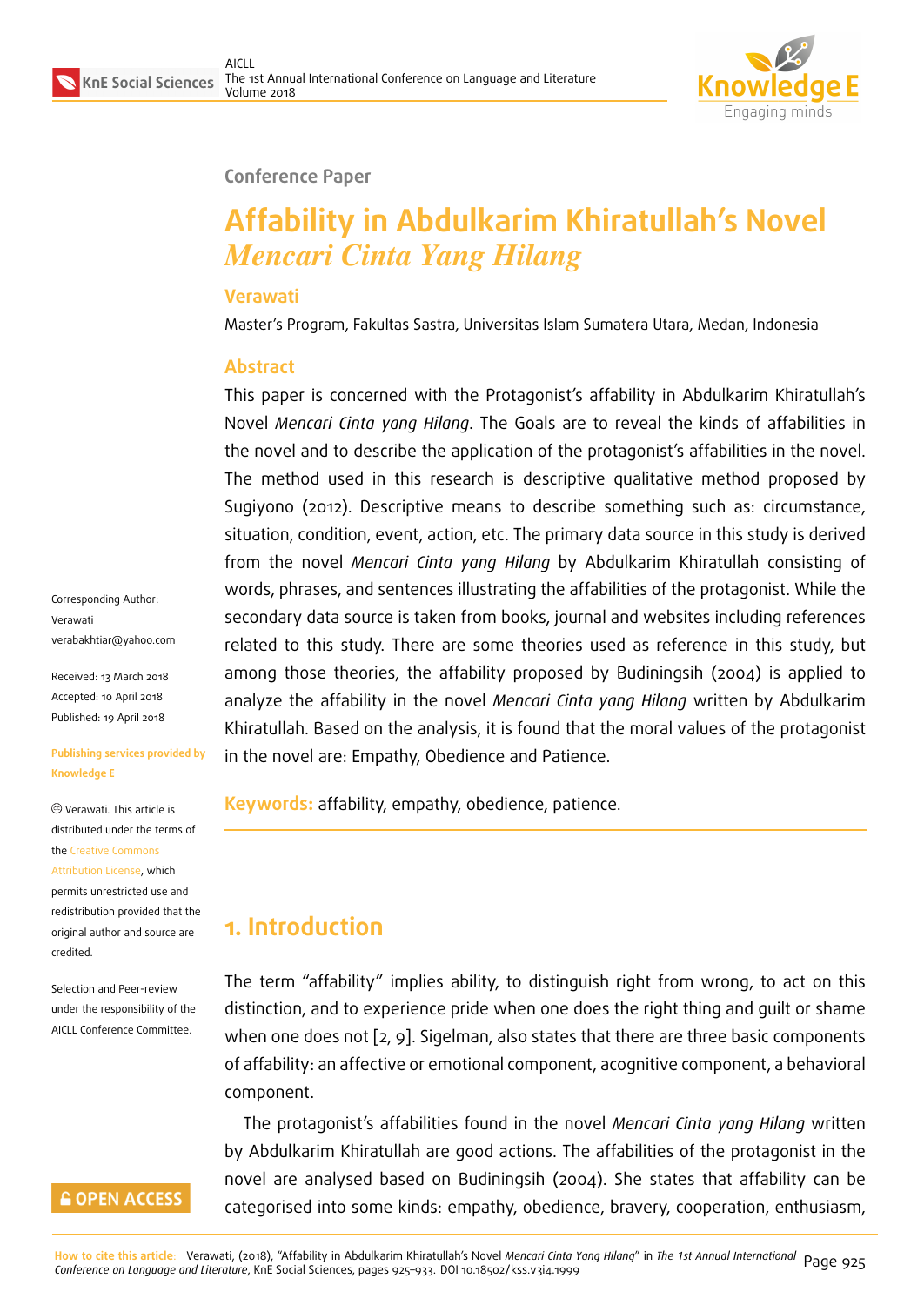kinfhearted, honesty, loyalty, perseverance, love nad affectuin, sacrefice, sincerity, and strong belief.

The novel *Mencari Cinta yang Hilang* written by Abdulkarim Khiratullah can be seen and studied from various angels, such as financial problem, love, arranged marriage, and female domination and this study is limited within the range of the kinds of the protagonist's affabilities found in the novel such as: Empathy, Obedience, and Cooperation.

Affabilty is a very important rule implemented in a society because it can be a guideline in life as well as the protector of society itself. Affabilities are important because by knowing one's affabilty, we will get better life. Affabilty not only teaches us about good relationship among members of society but also teaches about good relationship between humans and God. However, this study will be useful for the readers to know the affabilty elements especially its kinds such as empathy, obedience, and cooperation.

This study will be useful for other researchers. One of the dominant theories of affabilty is the theory proposed by Budiningsih (2004) in which it is stated that affability affects someone to do good action. At the present moment, people judge someone based on his or her character not totally on his or her knowledge or smartness. A person of good affabilty could be stationed anywhere as such a person could easily adapt himself to any type of time and space.

# **2. Literature Review**

#### **2.1. Affability**

Affability is the ability of someone to see the standards of good and evil, which govern an individual's behavior and choices. Individual's affability may derive from society and government, religion, or self [3]. When affability derives from society and government they, of necessity, may change as the laws and morals of the society change. An example of the impact of changing laws on moral values may be seen in the case of marriage vs. "living togeth[e](#page-8-1)r." [2]

In past generations, it was rare to see couples who lived together without the benefit of a legal matrimonial ceremony. In recent years, couples that set up household without marriage are nearly as pl[en](#page-7-0)tiful as traditional married couples. But, not only are such couples more plentiful, they are also more accepted by other individuals in our society. In earlier society, the laws and morals simply came from the Roman system of law, which was largely based on the Ten Commandments. As society moved into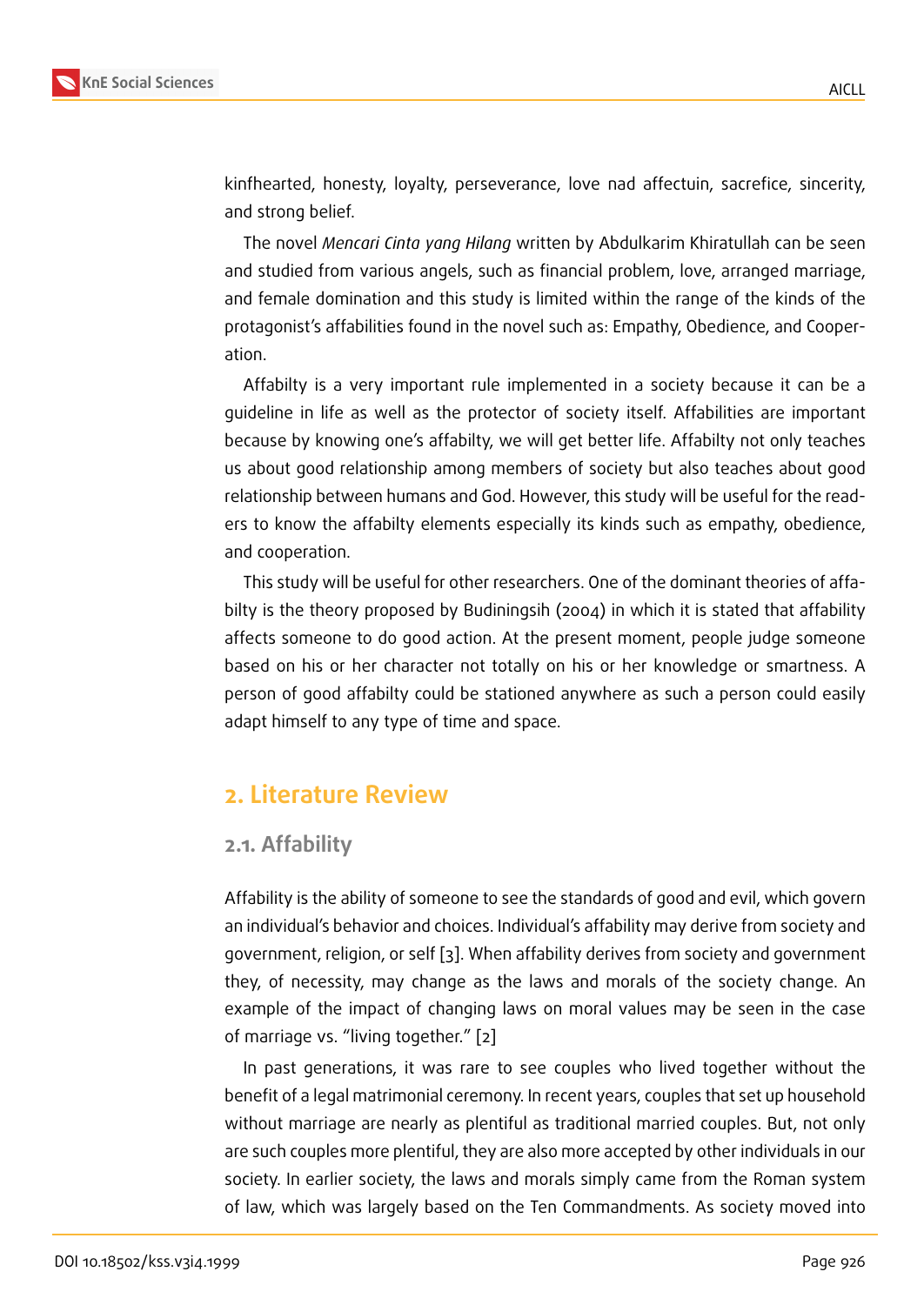the modern era that earlier system of laws, affability became more and more eroded [8].

Affability also derives from within one's own self. This is clearly demonstrated in the behavior of older infants and young toddlers. If a child has been forbidden to touch or t[ak](#page-8-2)e a certain object early on, they know enough to slowly look over their shoulder to see if they are being observed before touching said object ( Jenkins, Alicia Beth. 2013: 127). There is no need for this behavior to be taught; it is instinctive. Once, however, any form of discipline is applied to modify the child's behavior, the child now gains the capacity within himself to distinguish his right behavior from his wrong behavior. Now, the child can make correct choices based on his own knowledge. The choices that are made by an individual from childhood to adulthood are between forbidden and acceptable, kind or cruel, generous or selfish (Kohlberg, L. 1976: 212). A person may, under any given set of circumstances, decide to do what is forbidden. If this individual possesses moral values, going against them usually produces guilt.

### **2.2. Kinds of affability**

Budiningsih (2004: 57-78) distinguishes the affaility into several knids as stated below.

### **2.3. Empathy**

The word Empathy comes from "pathos" meaning deep feeling. Empathy is a feeling where someone tries to understand the condition of someone else. The word empathy is different from sympathy. The difference between sympathy and empathy is that sympathy is more focused on his own feelings for others, while other people's feelings are not in full attention. Empathy is more focused on the feeling of the others' condition [2].

### **[2.](#page-7-0)4. Obedience**

Obedience is as basic an element in the structure of social life as one can point to. Some system of authority is a requirement of all communal living, and it is only the man dwelling in isolation who is not forced to respond, through defiance or submission, to the commands of others. Obedience, as a determinant of behavior, is of particular relevance to our time [2].

Obedience is the complying with a command or precept. It is here regarded not as a transitory and isolat[ed](#page-7-0) act but rather as a virtue or principle of righteous conduct. It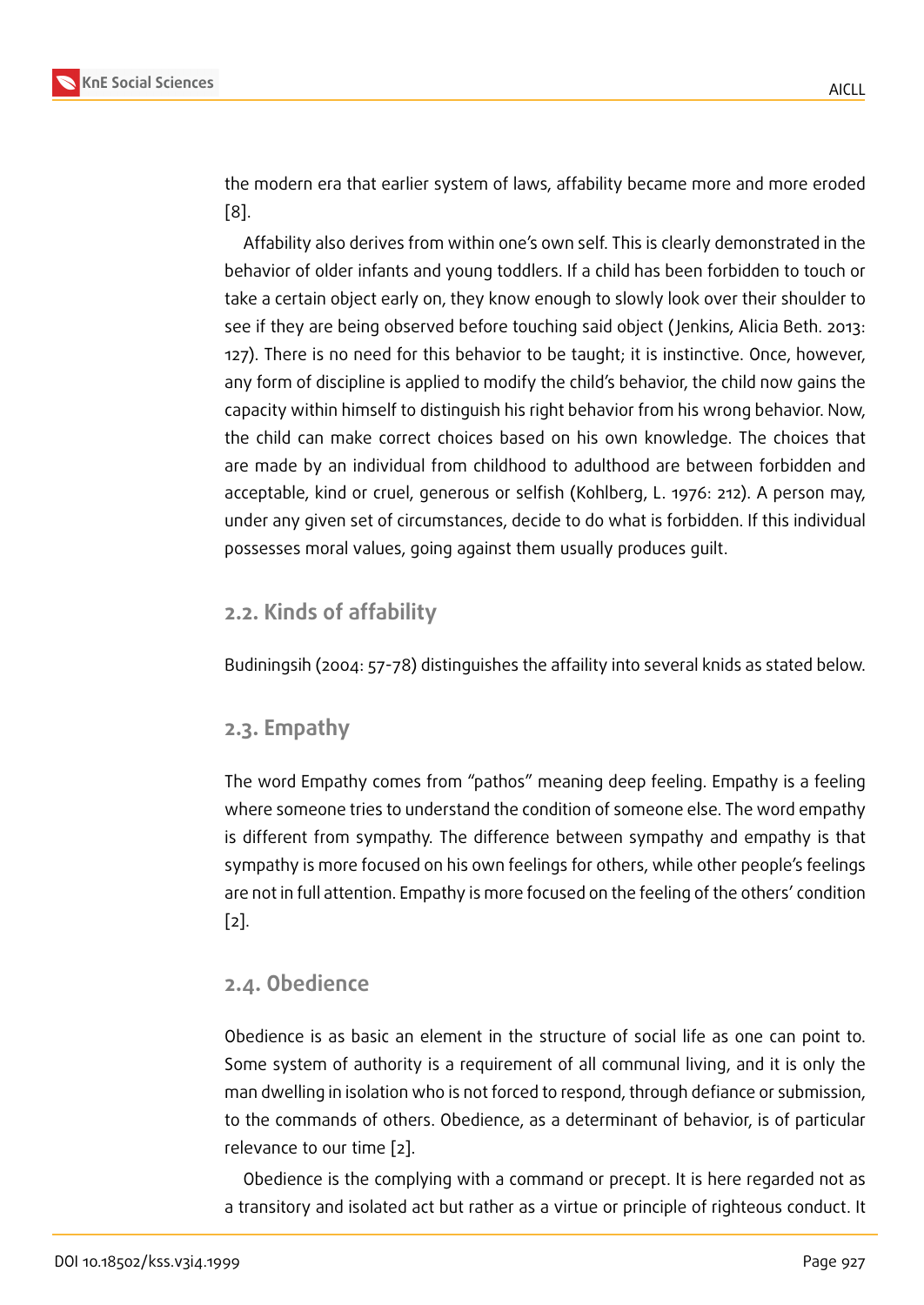is then said to be the moral habit by which one carries out the order of his superior with the precise intent of fulfilling the injunction. The obligation of obedience is as an obvious consequence of the subordination established in the world by natural and positive law. The idea which is the subjection of any sort of one man to another is incompatible with human freedom, a notion that has vogue in the religious and political teachings [6].

# **3. Rese[ar](#page-8-3)ch Method**

The method is used in this research is descriptive qualitative method. Descriptive means to describe something such as: circumstance, situation, condition, event, action, etc. Arikunto (2013) and Moleong, L. J. (2004) states that descriptive research is the research that study intended to investigate the circumstances, conditions, situation, events and activities.

Descriptive research is a simpler research than the other research, because in this research the researcher does not do anything with the object. In this research, the researcher just describes about something happen in the research report.

The primary data source in this study is derived from the novel *Mencari Cinta Yang Hilang* by Abdulkarim Khiratullah consisting of words, phrases, and sentences illustrating the affability from the protagonist. Secondary data sources are sources that do not directly provide the data to the researcher. Secondary data sources such as documentation and official archives can support the research. Secondary data were obtained from a number of places, offices, and agencies. Secondary data is very valuable for researchers to more understanding of the problems that made the object research. In this study, the secondary data source is taken from books, journal and websites including references related to this study.

The analysis is focused on obtaining the answers of the two questions stated in the problem of the study. The data analysis procedure that is used in this study is descriptive analysis, which includes to find out the kinds of affability of the protagonist in the novel *Mencari Cinta yang Hilang* written by Abdulkarim Khiratullah, and to expose how the affability of protagonist applied in the novel *Mencari Cinta yang Hilang* written by Abdulkarim Khiratullah.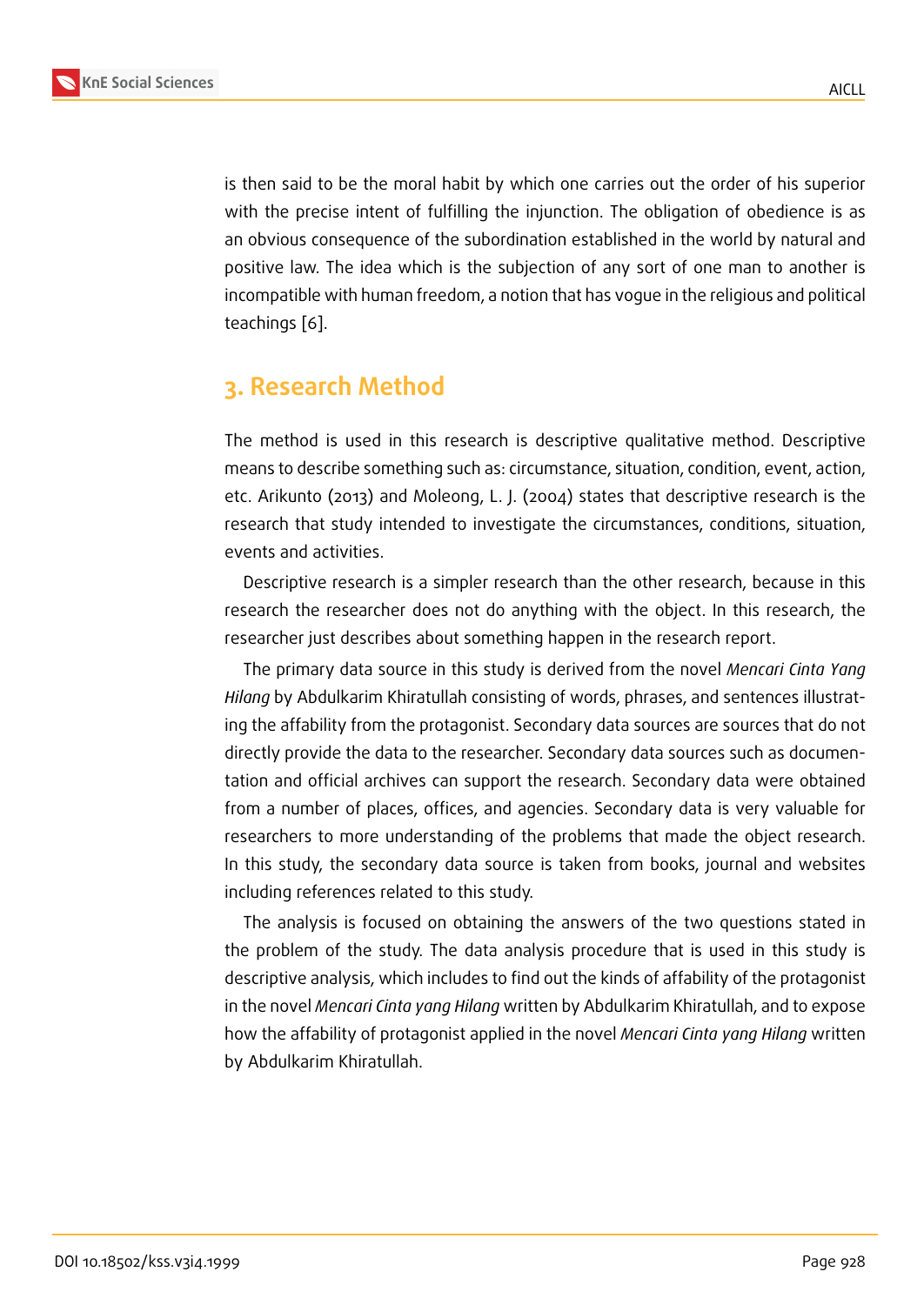

### **4. Discussion**

#### **4.1. Empathy**

Empathy is a feeling where someone tries to understand the condition of someone else. The word empathy is different from sympathy. The difference between sympathy and empathy is that sympathy is more focused on his own feelings for others, while other people's feelings are not the focus, while empathy is more focused on the feelings of the others' condition.

Often times the importance of empathy is often underestimated. It should be taught in primary school by teachers in cooperation with the pupils' families. Kids are encouraged to learn new computer programs, to solve tough mathematics problems, and to play new music instruments. They should be encouraged to become empathic people who empathize with problems of the family members, their classmates, and their acquaintances. By doing so, we would make our lives much more meaningful and joyful. On the contrary, insensitivity and indifference to others' agony and suffering will end up being in a robot world where people live without any feeling. The empathy of the protagonist of the novel, Fauzi, can be seen in the following quotation:

I am sad to hear the words of Mrs. Azeza. In the fact Mr. Baharuddin is a good man, the proof he did not want to involve his wife in the company's problems (Khiratullah, 2008: 81)

The quotation above shows Fauzi 's emphaty to the people around him. He shows much emphaty to Mr Baharuddin. He knows that Mr.Baharuddin is a good man but he is always affected by his strong emotion and he could not control his emotion; as the consequence any person who has done a slight mistake before him will be rewarded with his harsh attitude. In this case, Riri has become the frequent visitor of his emotion. He does not only use his words, but also his hands.

Empathy includes the ability to sense the emotional state of others, feeling sympathetic and trying to resolve the problem, and taking the perspective of others.

I had a glimpse of view; Riri is still very young and beautiful. She wears a large veil; it seems no less religious knowledge. I rarely see the maids who looked like Riri. I noticed a punch in her left cheek. I hear it often receive maltreatment from her employer a few months ago. A little mistake she does, her employer directly hit her. Riri is pity. It has long been a burden on my mind. (Khiratullah, 2008: 63)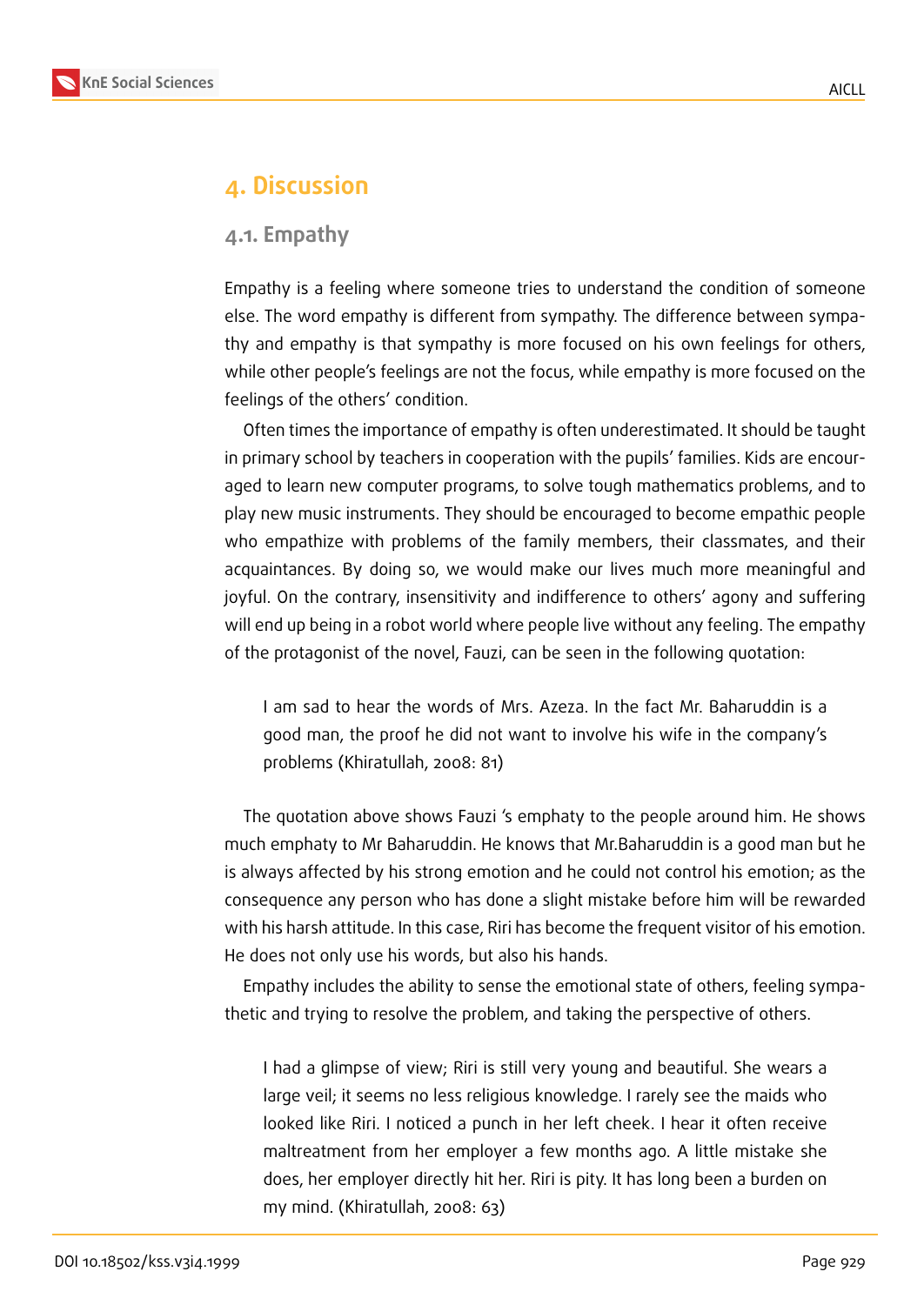



From the quotation above, it can be concluded that Fauzi shows much empathy towards Riri. Empathy is the ability to respond to the wishes of others unspoken. This ability is seen as the key to raising the intensity and depth of our relationships with others. In addition, Empathy is one of the keys to success in inter-personal relations with trying to understand a problem from the viewpoint or feelings of the other person. Through empathy, individuals will be able to develop a deep understanding of a problem. Understanding others will encourage sharing between individuals.

Empathy is how we perceive what is experienced by others. It is showed by Fauzi to Mr. Baharuddin. When he meets Mr. Baharuddin's wallet in the street he wants to give it back to Mr. Baharuddin. This is seen below:

"I am worried that this wallet is found by irresponsible hands. What a pity Mr. Baharuddin" said Fauzi. Farid replied "you still have a sense of pity for him, but he does not have the slightest pity. You are strang, zi " (Khiratullah, 2008:75)

The above quotation indicates that Fauzi feels what Riri feels. During this time Riri has been very patient through a period of difficulty. Riri actually goes to Saudi Arabia to continue studying, but because she has not enough money so that she has to be a housemaid of Mr. Baharuddin. She is often persecuted by Mr. Baharuddin. But after all this time Mr. Baharuddin is aware of all his mistakes and finally he lets Riri go to college. There is no more abuse. Riri is free now from any form of humiliation.

#### **4.2. Obedience**

There is need for obedience in human life. Obedience is necessary in private life, social life and in every other sphere of life where one is expected to do his duty or earn his livelihood. An individual must obey his elders or superiors. Children must obey their parents. Students must obey their teachers. We should remember that obedience is the rule of life and without it life is never complete.

#### **4.3. Obedience to God**

Taking on the obedience trait is a personal decision. By choosing to be obedient, one is gifted with trust, respect, and reliability. Honoring and maintaining obedience to God is what motivates me to become the best person I can be. Obedience, in human behavior, is the quality of being obedient, which describes the act of carrying out commands, or being actuated. Obedience differs from compliance, which is behavior influenced by peers, and from conformity, which is behavior intended to match that of the majority.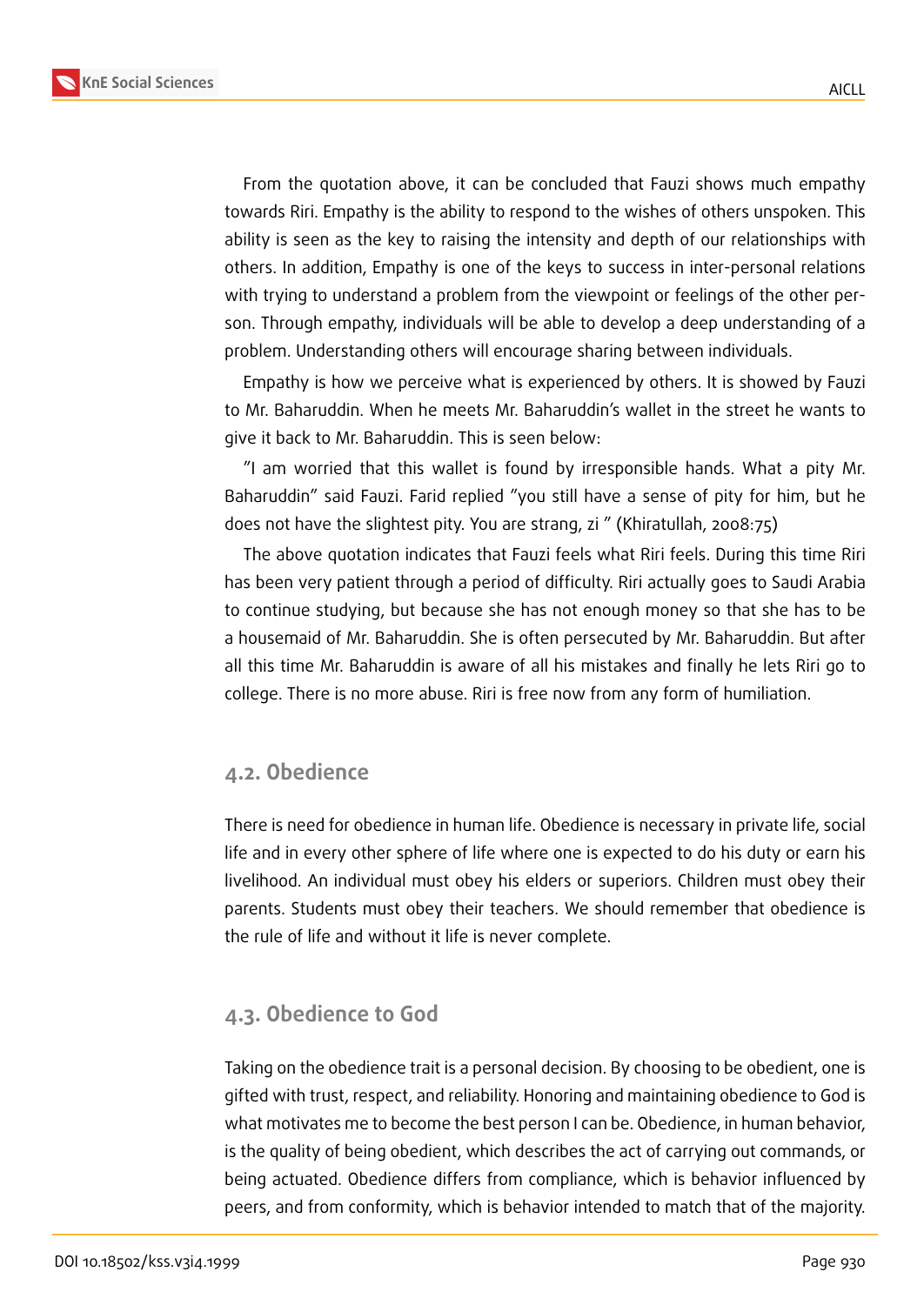

Fauzi in this novel shows obedient behavior by his obedience to God and always does five daily prayers, such as in the quotes below:

"Dzuhur prayer time almost entered. I put the book in its place. I motioned to Ihsan to finish reading. We go to mosque that is in front of the association, still in the same complex. This is an enormous mosque that became one of the university's prides." (Khiratullah, 2008: 86)

Fauzi, then could be categorized as a pious man. He never neglects his duty, his religious duty, as seen below.

I'm not sleepy. I got up to the bathroom and took ablution and then prayed two rakaat. The atmosphere was so serene. The sound of crickets and frogs that blared made the atmosphere even lonelier. They also glorified God in a language that only God could understand. Unaware the tears ran down the cheeks. Prayer in the silence of the night, I felt so good. Nothing is more enjoyable than when the tears flow out, fear of punishment accompanied with a sense of hope and love mercy and favor. (Khiratullah, 2008: 23)

From the sentence above it indicates that Fauzi is very obedient to God. When everyone is asleep he is praying *Tahajjud*, a prayer done at the middle of night asking for forgiveness from God. All Muslims are supposed to observe this prayer.

#### **4.4. Obedience to parents**

Parents are to be respected and love as everything is form them. A child knows his God through his parents therefore parents must not be ignored whatever the reason may be. Obedience to parents is not just a part of moral values but also obligatory for Muslims. In this novel, Fauzi loves his mother very much. He always obeys his mother's words and always helps his mother, as seen in the following:

My Mother is getting old. She is already 49 years of age. As a child who always wants to filial, it is my duty to help her I will do all the work at home. I would help her washing, cooking, and cleaning the house. (Khiratullah, 2008: 10)

As a devoted son to parents, Fauzi diligently helps his mother in every way. It is hard for Fauzi to see her mother tired or in a certain trouble, that is why he always gives to his mother in everything.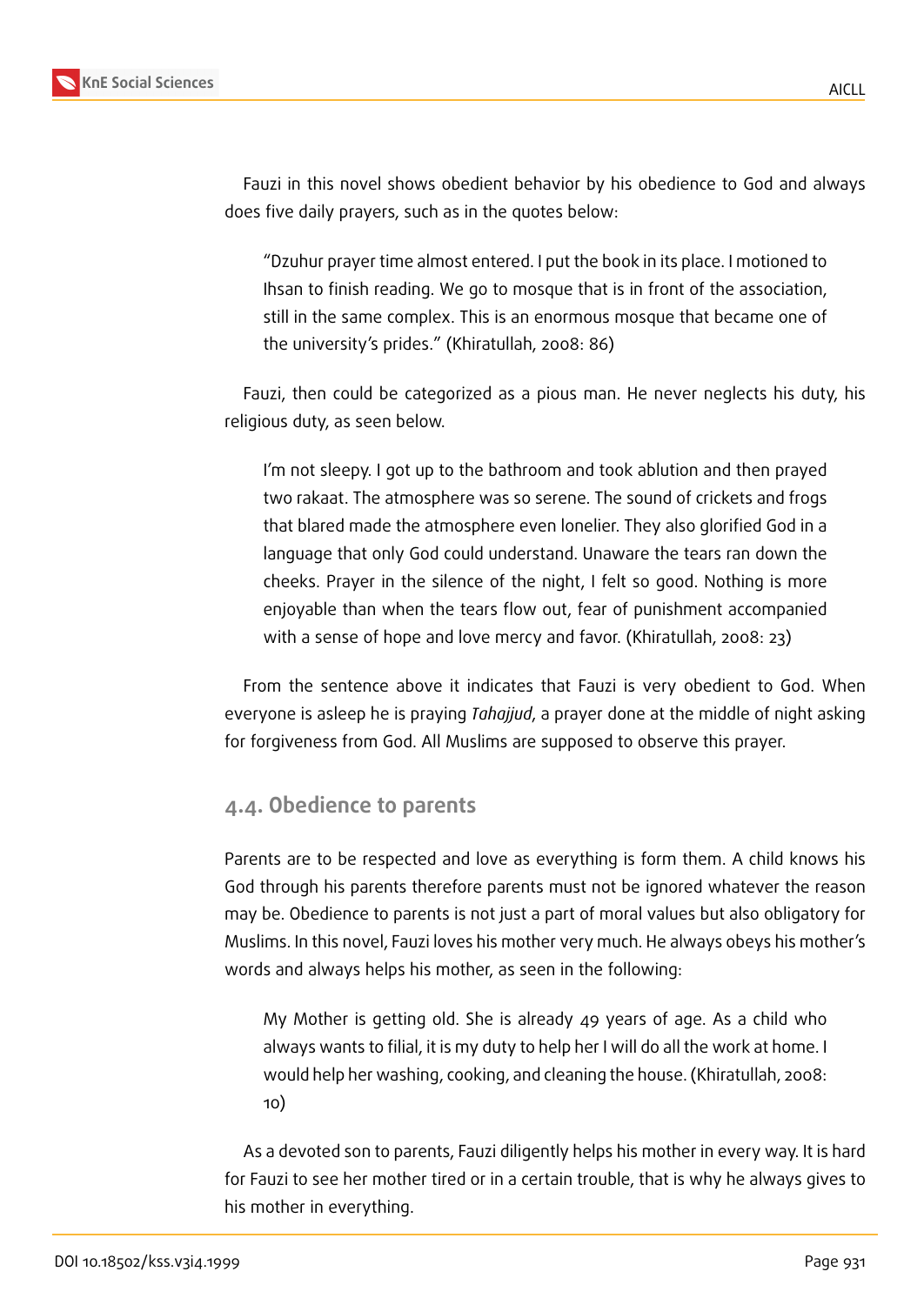

After eating and dressing, I asked permission from my mother to go to mosque. I grabbed her hands and I kissed her hands solemnly. Her pleasure is a blessing for me. (Khiratullah, 2008: 16)

This shows that Fauzi respects his mother very much. He is going to observe his *Maghrib* prayer and he is expecting double blessings, one from God and another from his mother.

# **5. Conclusion**

Affability is a positive action of every person and moral is the absolute thing that must be possessed by humans. Affability explicitly are matters related to the process of socialization of individuals and without affability man cannot do the socialization process. Affability of today has implicit values because many people have digresses from the corridor of good conduct. Affabilities are not only taught at schools but they begin from home. There is not even a single person in the world that has no affabilities in his life; the problem is the affibilities are always covered by nasty desires or evils so that the person concerned will fall into the criminal fields.

Fauzi, the protagonist of the novel, *Mencari Cinta yang Hilang*, has shown his affability in every step of his life in the forms of empathy, obedience and cooperation. He could feel the difficulties of others as if he were there standing as the participant. He does not only see the difficulty of others but every time he sees that someone is in trouble he would offer his hand. This is his distinctive quality. Obedience is what he praises very much as he is surrounded by the quality of obedience. He is obedient to his family, his mother, and his colleagues and above all he is obedient to God. He is a true follower of Islam. He never ignores his daily prayers. Fauzi is also known as a man of cooperation, meaning that he could work together with anyone in any situation. And he always gets involved in various forms of discussion and the one he is interested in very much is religion discussion. He is eager to know more and more about religion, in this matter Islam and because of this, just by look, people could say that he is a religious man.

## **References**

- [1] Arikunto, S. (2013). *Prosedur Penelitian Suatu Pendekatan Praktik (edisi revisi VI).* Jakarta: PT. Rineka Cipta.
- <span id="page-7-0"></span>[2] Budiningsih, A. C. (2004). Pembelajaran Moral. Jakarta: PT. Rineka Cipta.